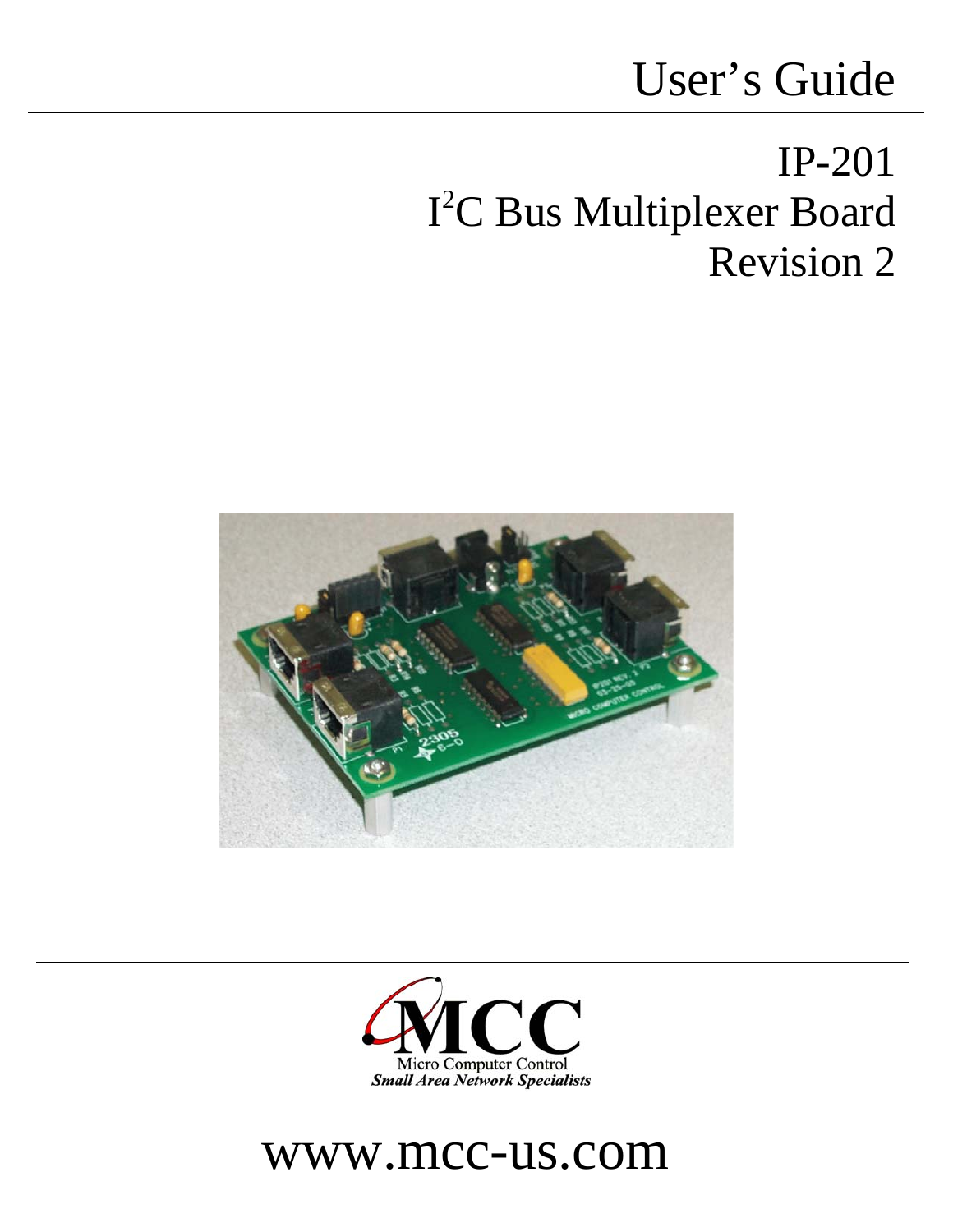## Introduction

The MCC IP-201 is a four channel I²C Bus Multiplexer Board that provides an easy way to connect multiple I²C Buses to a common I²C Bus port. The IP-201 lets you connect to multiple I²C based products from a common I²C Bus port while avoiding I²C Bus Address conflicts.

This user's guide describes the setup and operation of the IP-201 I²C Bus Multiplexer Board.

Are you new to  $I^2C$ ? Want to know more? We suggest you review "What is  $I^2C$ ?" at www.mcc-us.com/I2CBusTechnicalOverview.pdf.

MCC products use Philips components and are licensed to use the I²C Bus.

"Purchase of Philips I²C components conveys a license under the Philips' I²C patent to use the components of the I²C system, provided the system conforms to the I²C specifications defined by Philips."

I²C is a trademark of Philips Corporation.



09-JAN-07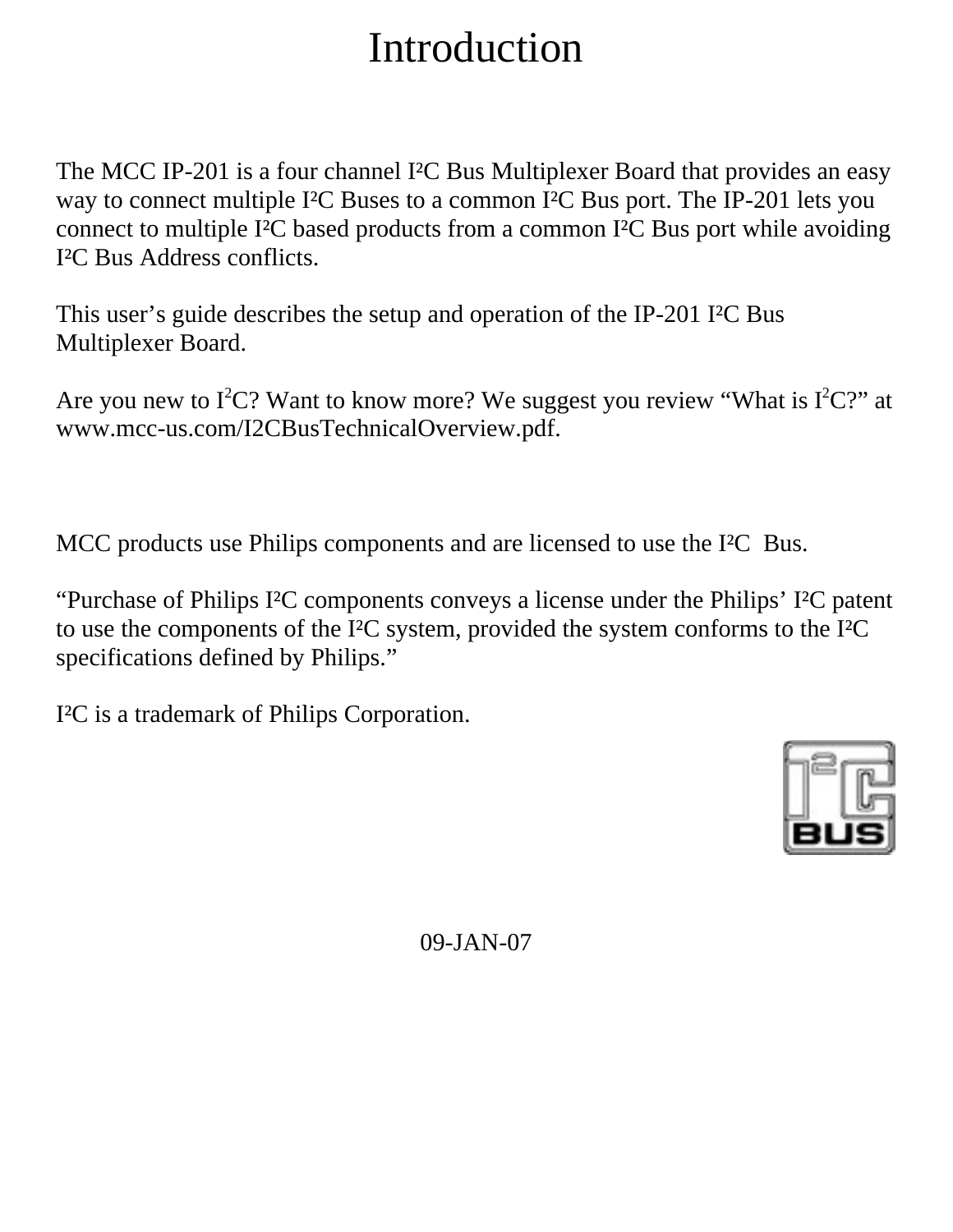Copyright© 2006 by Micro Computer Control Corporation. All rights are reserved. No part of this publication may be reproduced by any means without the prior written permission of Micro Computer Control Corporation, PO Box 275, Hopewell, New Jersey 08525 USA.

DISCLAIMER: Micro Computer Control Corporation makes no representations or warranties with respect to the contents hereof and specifically disclaims any implied warranties of merchantability or fitness for any particular purpose. Further, Micro Computer Control Corporation reserves the right to revise the product described in this publication and to make changes from time to time in the content hereof without the obligation to notify any person of such revisions or changes.

WARNING - Life Support Applications: MCC products are not designed for use in life support appliances, devices, or systems where the malfunction of the product can reasonably be expected to result in a personal injury.

WARNING - Radio Frequency Emissions: This equipment can radiate levels of radio frequency energy that may cause interference to communications equipment. Operation of this equipment may cause interference with radio, television, or other communications equipment. The user is responsible for correcting such interference at the expense of the user.

WARNING - Electrostatic Discharge (ESD) Precautions: Any damage caused by Electrostatic Discharge (ESD) through inadequate earth grounding is NOT covered under the warranty of this product. See the "Electrostatic (ESD) Precautions" section of this guide for more information.

Printed in the United States of America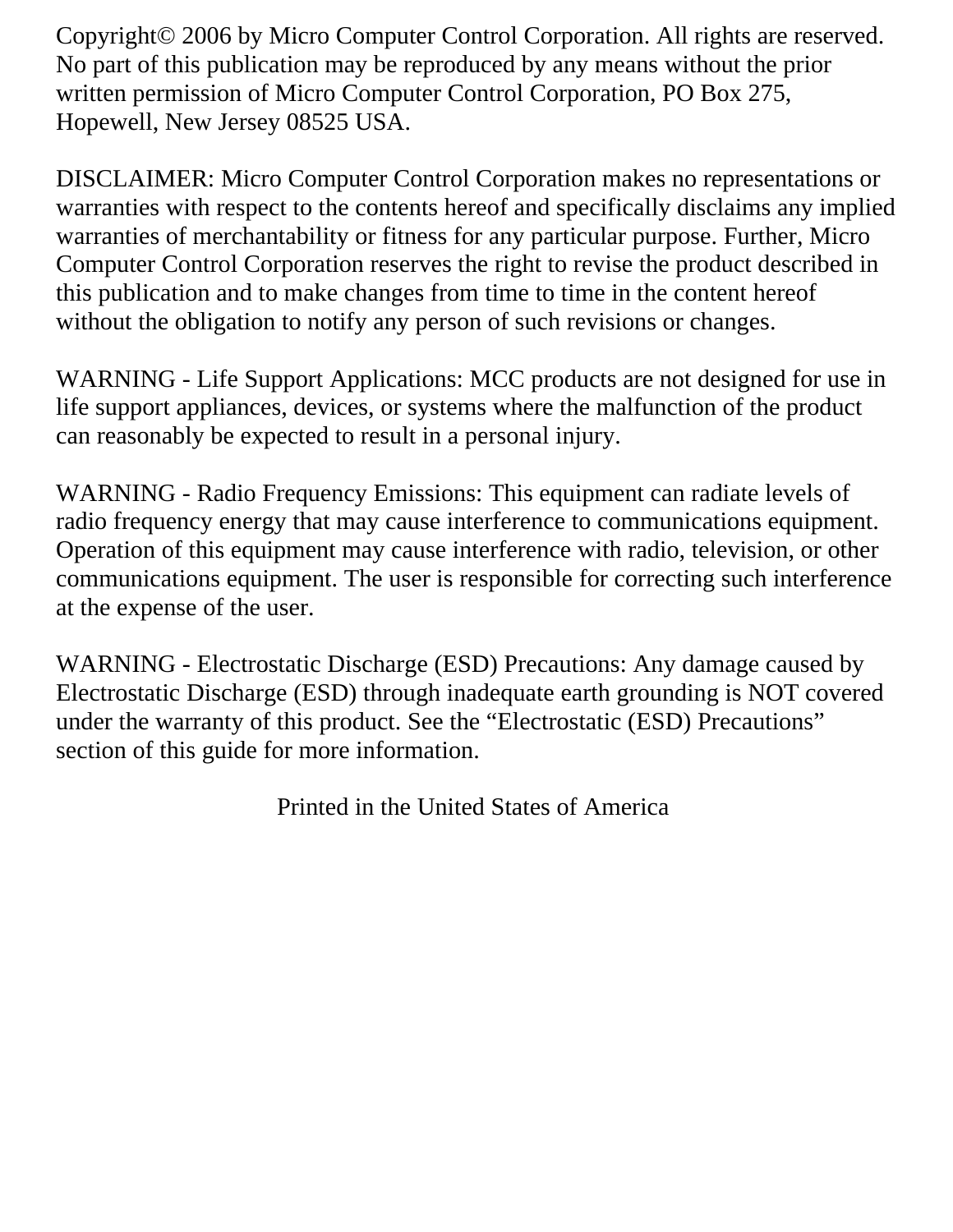#### **Table of Contents**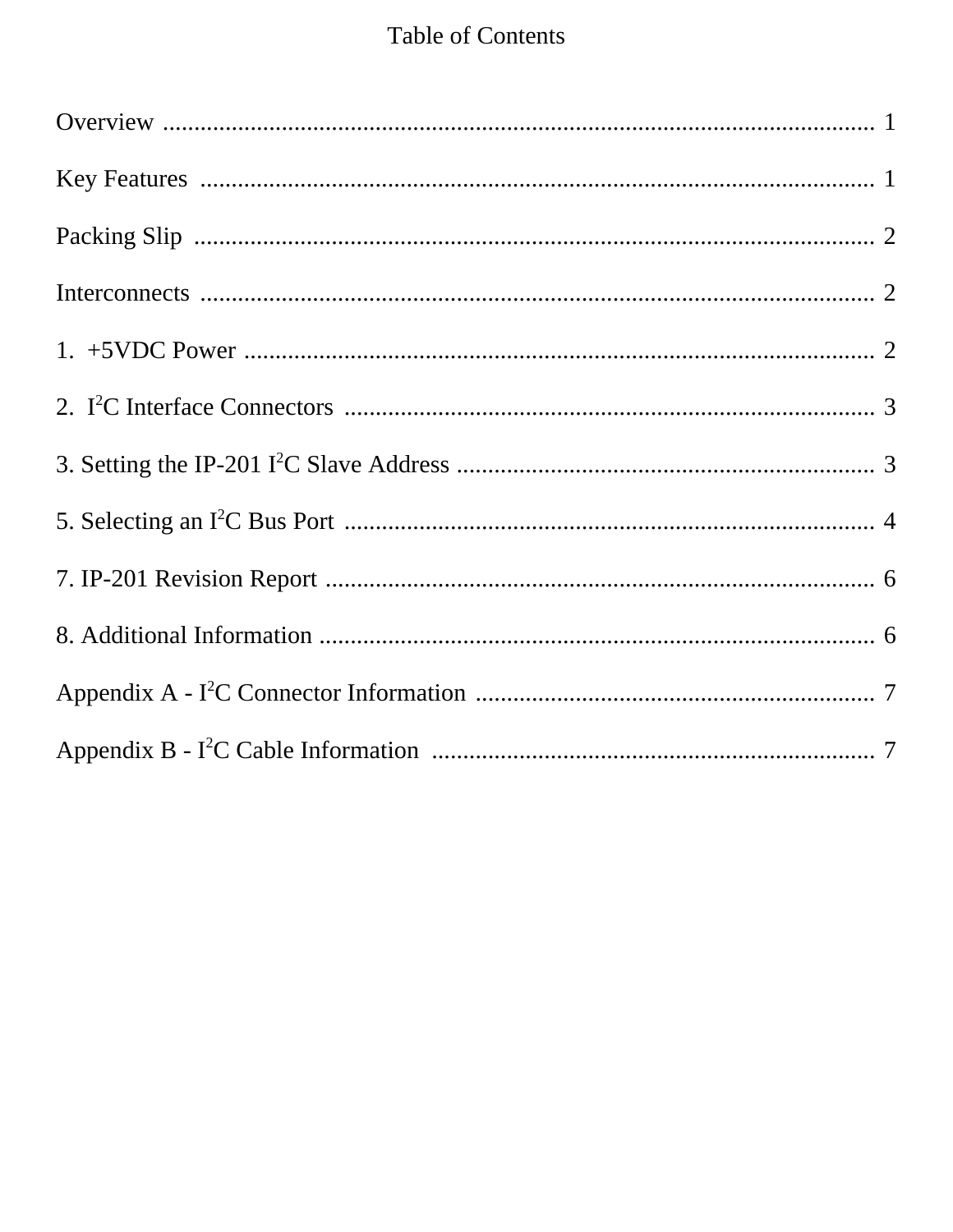## I 2 C Multiplexer Board

Model IP-201 Rev. 2

#### **Overview**

The IP-201 is a four channel  $I^2C$  Bus Multiplexer Board that provides an easy way to connect multiple  $I^2C$  Buses to a common  $I^2C$  Bus port. The IP-201 lets you connect to multiple  $I^2C$  based products from a common  $I^2C$  Bus port while avoiding  $I^2C$  Bus Address conflicts.



#### Key Features

- Connect a Common I<sup>2</sup>C Port to one of four (4) separate I<sup>2</sup>C Buses.
- Able to disconnect from ALL attached Buses.
- LED indicators show selected Bus.
- $\bullet$  Bus selection controlled directly over the I<sup>2</sup>C Bus. No extra Hardware required.
- ! Jumper selectable Pull-up Voltage (3.3V or 5V) (*New for Rev. 2*)
- Jumper selectable I<sup>2</sup>C Slave Address (40...4E).
- $\bullet$  Use multiple IP-201 Multiplexers for up to 32 I<sup>2</sup>C Buses.
- Based on the MCC's iPack Stackable Board Format.
- ! Supports Stacked or Remote board configurations.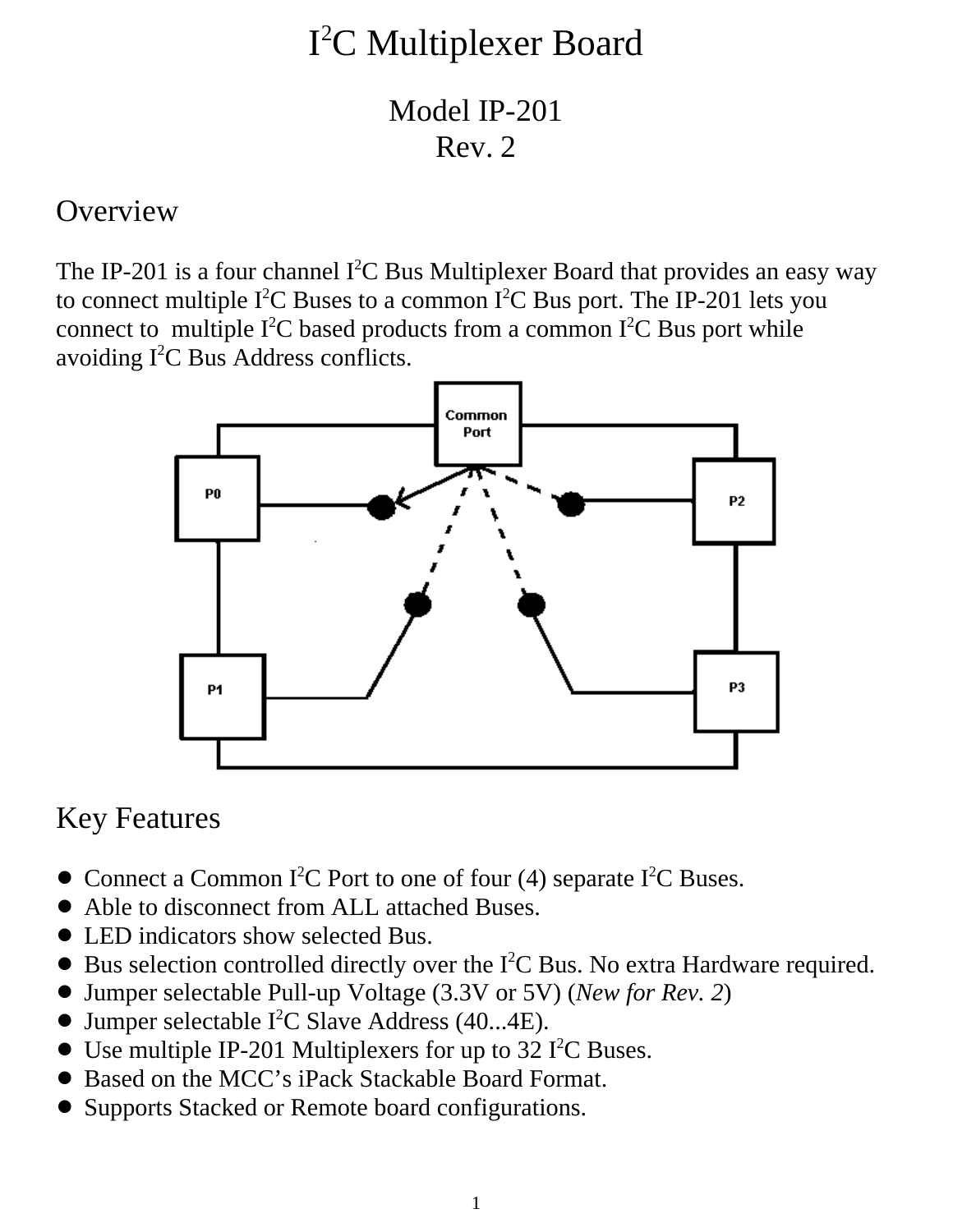## Packing Slip

The IP-201  $I^2C$  Multiplexer package includes the following items:

- The IP-201 I<sup>2</sup>C Multiplexer Board.
- $\bullet$  I<sup>2</sup>C Interface Cable.
- User's Guide (This document).

#### **Interconnects**

The IP-201  $I^2C$  Multiplexer Board includes the following interconnections:



#### 1. +5VDC Power

The IP-201  $I^2C$  Multiplexer Board can be powered in one of three ways:

- From the  $+5V$  pin in any I<sup>2</sup>C interface connector (PCOM, P0, P1, P2, P3).
- From the +5V pin in the iPack stacking connector (J1).
- $\bullet$  From the power jack (J3).

If the unit is powered from the power jack  $(J3)$ , a +5VDC Power Supply (MCC) Part# MWT-5VAG) is required. Excess power is available in the  $+5V$  pin of the  $I<sup>2</sup>C$ interface connectors.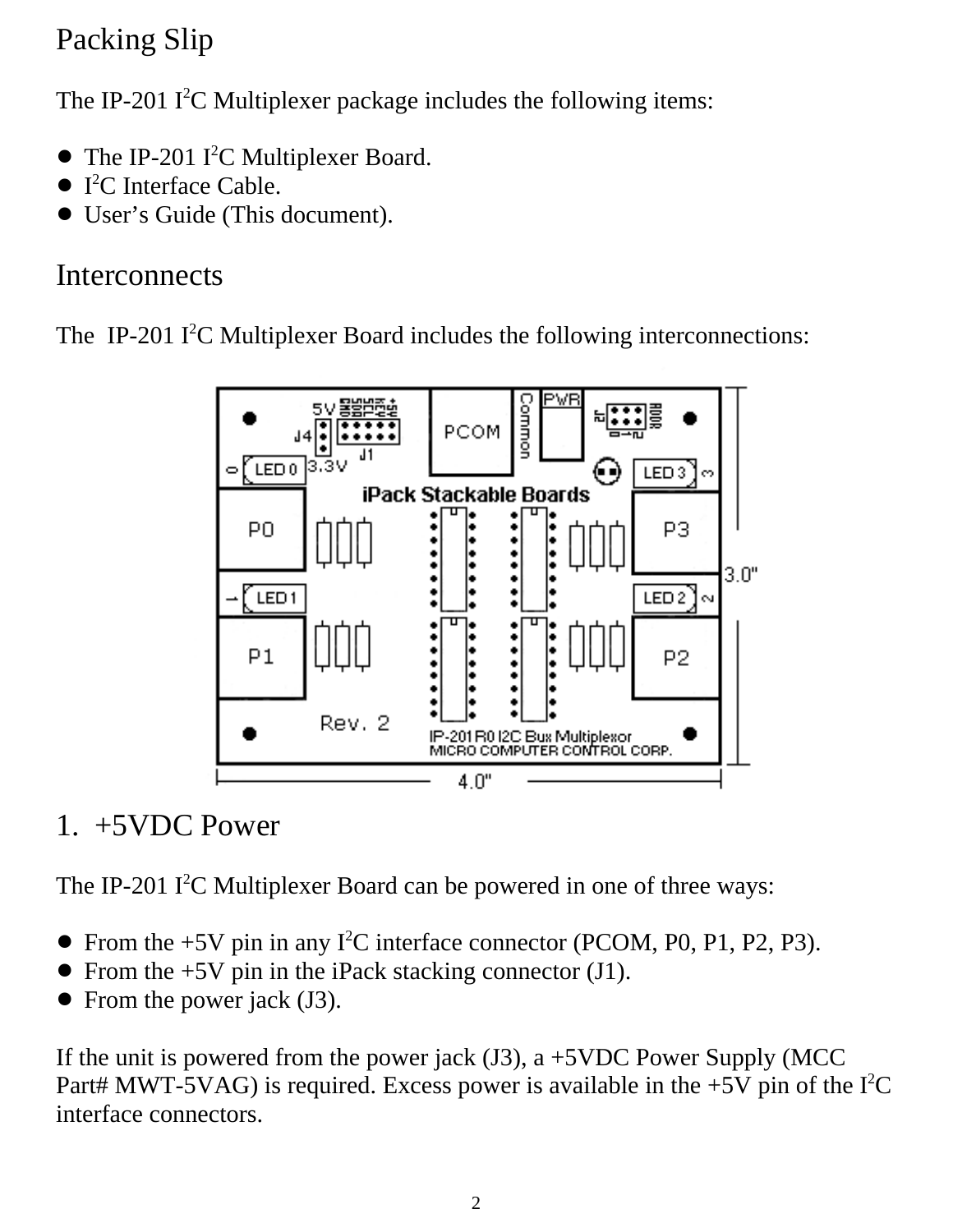### 2. I<sup>2</sup>C Interface Connectors

The IP-201  $I^2C$  Multiplexer Board includes two common (PCOM and J1) and four



Molex SEMCONN™ ACCESS bus Receptacle Connector

selectable (P0, P1, P2, P3) connectors for interfacing to external  $I<sup>2</sup>C$  Buses. Pins in these connectors include:

- $\bullet$  I<sup>2</sup>C Clock (SCL = White)
- $\bullet$  I<sup>2</sup>C Data (SDA = Green)
- $\bullet$  Ground (Black)
- $\bullet$  +5VDC (Red) (Optional)

An I<sup>2</sup>C Interface Cable is provided to connect to an external I<sup>2</sup>C Bus master device. Additional  $I^2C$  Bus interface cables are available (See Appendix B).

## 3. Setting the IP-201  $I^2C$  Slave Address

The IP-201 Multiplexer Board includes an onboard Multiplexer Controller device with a selectable  $I^2C$  Slave Address. Onboard jumpers are provided that allow the Multiplexer Controller device to be assigned to one of eight possible  $I<sup>2</sup>C$  slave addresses. To avoid addressing conflicts, the address selected slave address for the Multiplexer Controller device should not be the same as any  $I<sup>2</sup>C$  device on any connected of the  $I^2C$  bus.

The IP-201 I<sup>2</sup>C Slave Address is controlled by positioning jumper blocks on header connector ADDR on the board as follows: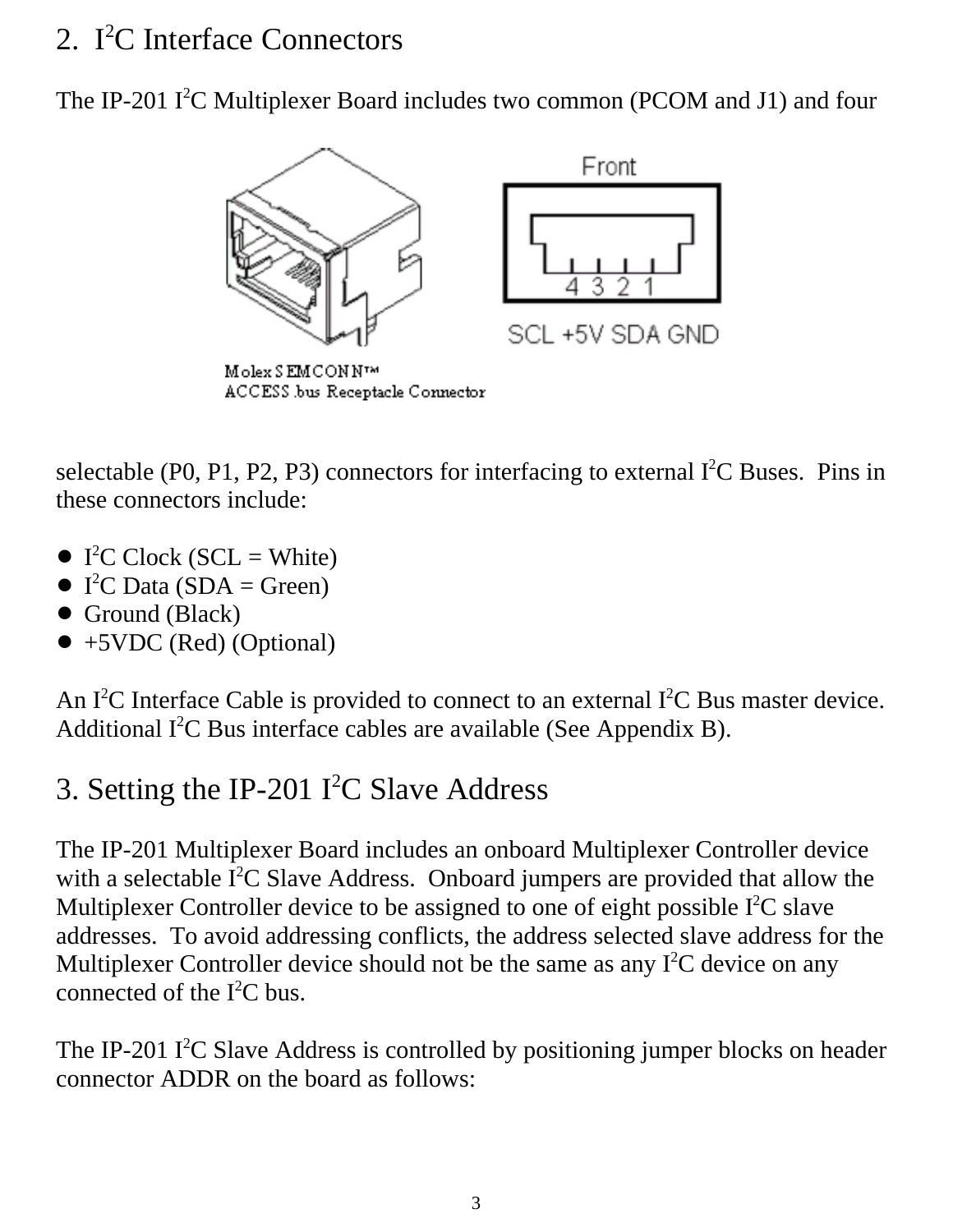| A2         | A <sub>1</sub> | A <sub>0</sub> | Multiplexer Controller I <sup>2</sup> C Slave Address |
|------------|----------------|----------------|-------------------------------------------------------|
| <b>OFF</b> | <b>OFF</b>     | <b>OFF</b>     | 0x4E                                                  |
| <b>OFF</b> | <b>OFF</b>     | ON             | 0x4C (Factory Default Setting)                        |
| <b>OFF</b> | ON             | <b>OFF</b>     | 0x4A                                                  |
| <b>OFF</b> | ON             | ON             | 0x48                                                  |
| ON         | <b>OFF</b>     | <b>OFF</b>     | 0x46                                                  |
| ON         | <b>OFF</b>     | ON             | 0x44                                                  |
| <b>ON</b>  | ON             | <b>OFF</b>     | 0x42                                                  |
| ON         | ОN             | ОN             | 0x40                                                  |

### 4. Selecting the IP-201 Pull-Up Voltage

The IP-201 Multiplexer Board provides low current (15K ohm) pull-up resistors on all I2C Interface connectors. These pull-up resistors maintain signal integrity when an I2C Interface connector is not connected to external pull-ups.

The IP-201 Multiplexer Board (Rev. 2) provides jumper selection of the pull-up voltage applied by the pull-up resistors. Jumper block J4 voltage selection includes:

| .5V        | 3.3V       | Pull-up Voltage |
|------------|------------|-----------------|
| <b>ON</b>  | <b>OFF</b> | 5 volt          |
| <b>OFF</b> | ON         | $3.3$ volt      |

### 5. Selecting an I<sup>2</sup>C Bus Port

The IP-201 Multiplexer Board provides one common and four selectable  $I^2C$  Bus ports. The IP-201 Multiplexer Board is always connected to the common port, as this port is usually connected to a bus master device. A selectable port is connected to the common port by writing a one byte  $I<sup>2</sup>C$  command to the IP-201 slave address.

The IP-201 port selection command uses the following format:

| Start   IP-201 Slave Address   | Select Port Command Byte        | stoP |
|--------------------------------|---------------------------------|------|
| $(0x400x4E$ Jumper Selectable) | $(0x00, 01, 02, 03, 04 = None)$ |      |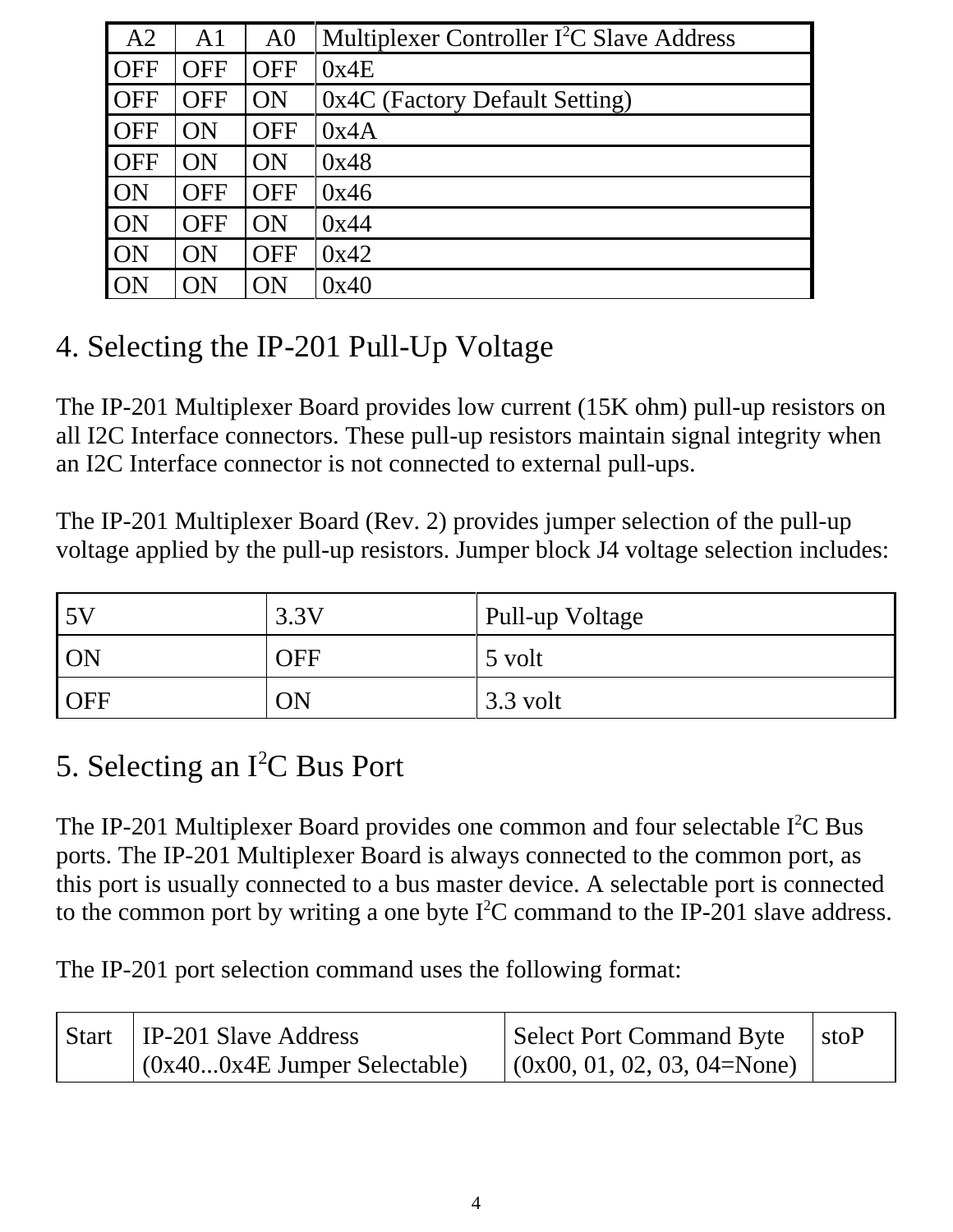The IP-201 Multiplexer Board Port Command Byte value and the selected  $I^2C$  Bus port is as follows:

| <b>Command Byte</b> | I <sup>2</sup> C Port Selected |
|---------------------|--------------------------------|
| 0x00                | P <sub>0</sub>                 |
| 0x01                | P1                             |
| 0x02                | P <sub>2</sub>                 |
| 0x03                | P <sub>3</sub>                 |
| 0x04                | None                           |

Once a port is selected, all  $I^2C$  messages sent to the common port will appear at the selected port. All  $I<sup>2</sup>C$  messages sent to the selected port will appear at the common port.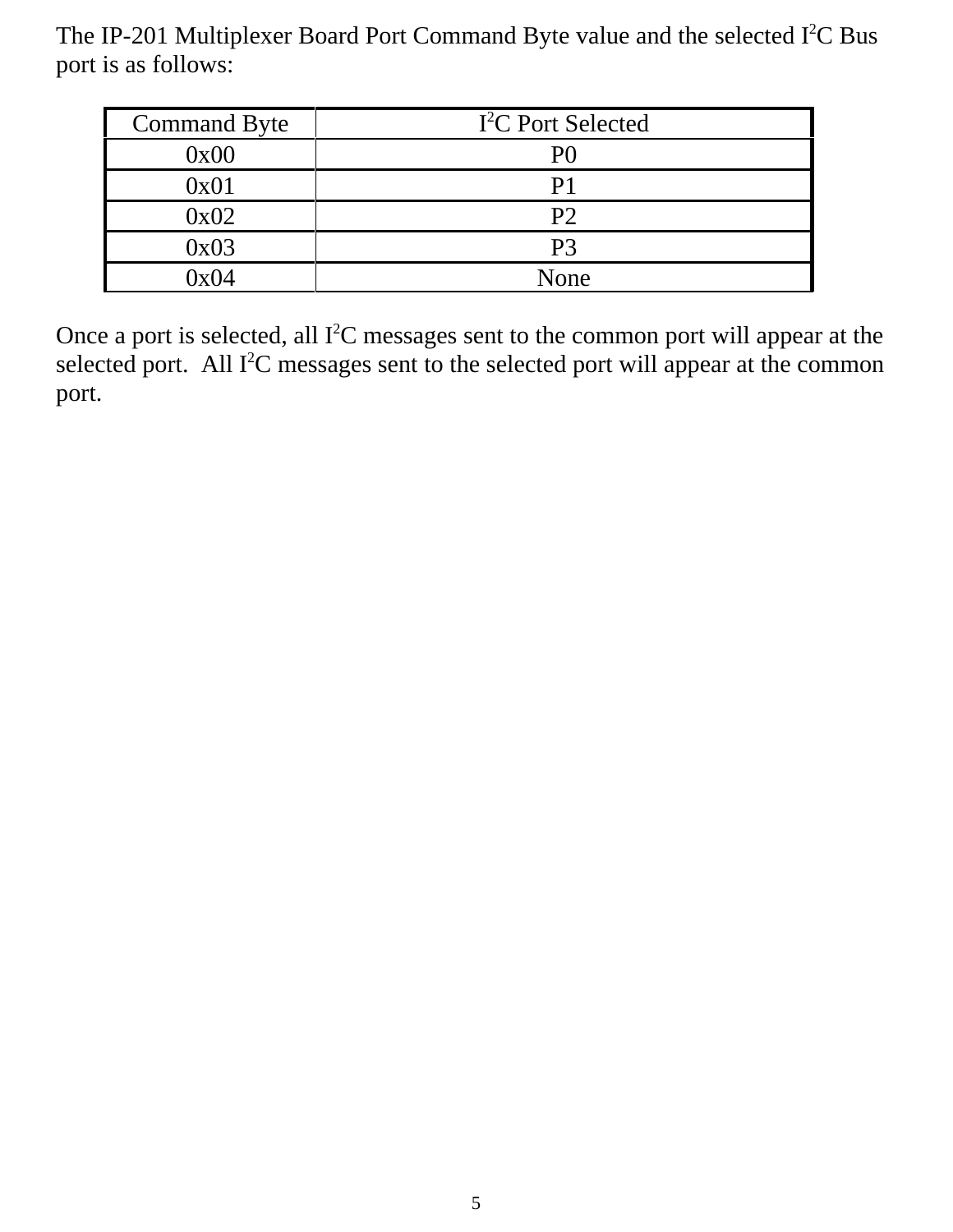#### 7. IP-201 Revision Report

This section defines revisions and changes made to the IP-201:

Revision: 1

1. Initial Release

Revision: 2

1. Add 5V/3.3V pull-up voltage selection jumper (J4).

## 8. Additional Information

For additional information on the  $I^2C$  Bus, please refer to the following:

"What is  $I^2C$ ?" www.mcc-us.com/I2CBusTechnicalOverview.pdf

"Frequently Asked Questions (FAQ)" www.mcc-us.com/faq.htm

"The  $I<sup>2</sup>C$  and How to Use It" www.mcc-us.com/i2chowto.htm

"80C51-Based 8-Bit Microcontroller" Data Handbook. Philips Semiconductors, Tel. (800)227-1817

"I<sup>2</sup>C Peripherals for Microcontrollers" Data Handbook. Philips Semiconductors, Tel. (800)227-1817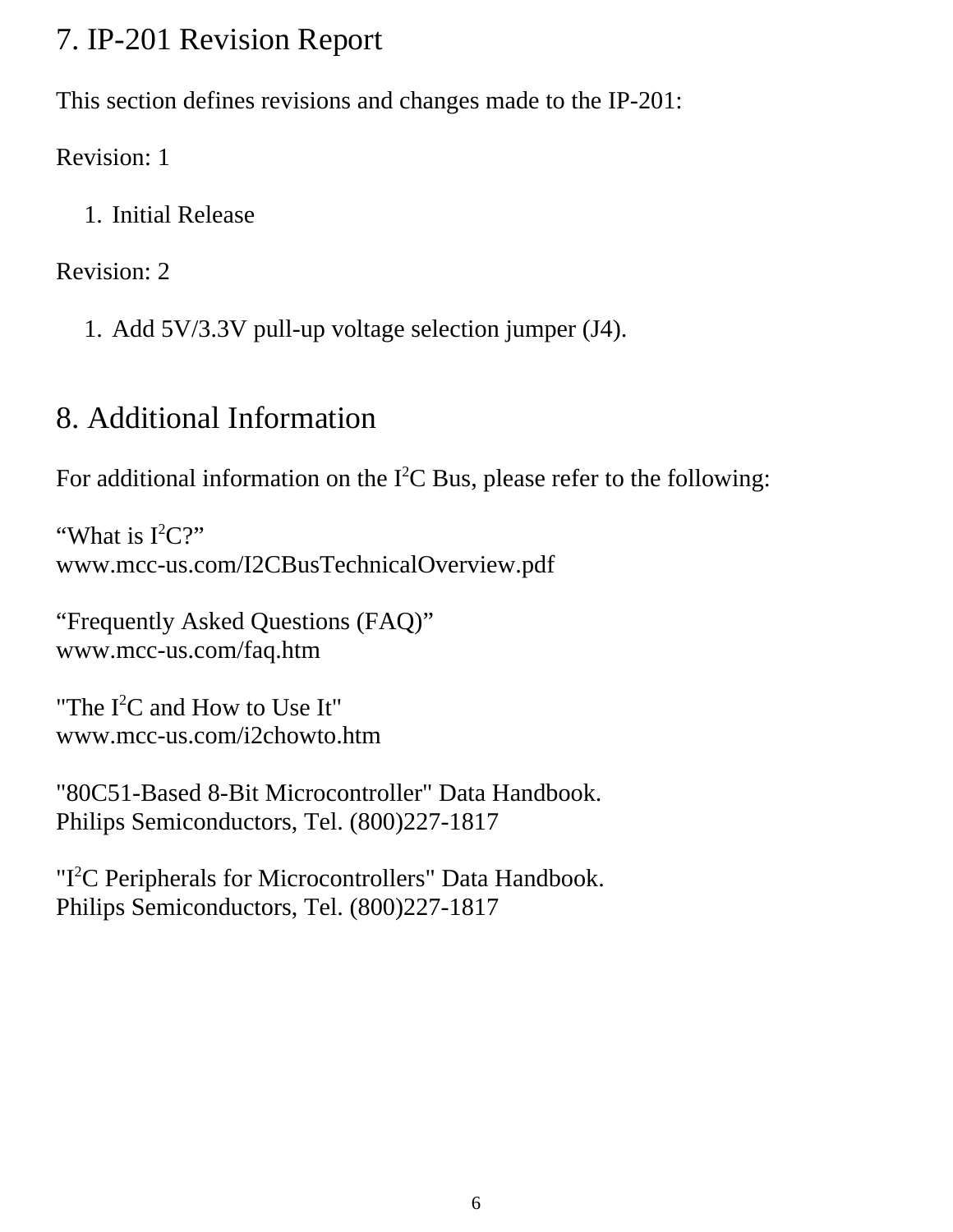#### Appendix A -  $I<sup>2</sup>C$  Connector Information

Interface Connector and Plug Information

MCC uses two (2) different connectors and plug assemblies. We have found these parts to be compatible.

I<sup>2</sup>C Receptacle Connectors

Molex SEMCONN ACCESS.bus Receptacle Connector

Molex Part # 15-83-0064

AMP SDL (Shielded Data Link) Connectors for ACCESS.bus

AMP Part # 4-943197-1

I 2 C Plug Connectors

Molex SEMCONN ACCESS.bus Plug

Molex Part # 15-83-1564

|  |  |  |  |  | AMP SDL (Shielded Data Link) Plug for ACCESS.bus |
|--|--|--|--|--|--------------------------------------------------|
|--|--|--|--|--|--------------------------------------------------|

| <b>Bush</b> | Amp Part # 520851-1  |
|-------------|----------------------|
| Ferrule     | Amp Part # 520433-1  |
| SDL (Shell) | Amp Part # 520461-1  |
| SDL (Shell) | Amp Part # 520460-1  |
| SDL         | Amp Part #4-520424-1 |

#### Appendix  $B - I^2C$  Cable Information

The following  $I^2C$  Cables are available from MCC:

| MCC Part # $CAB4$    | $I2C$ Interface Cable, 48 inches (4ft)     |
|----------------------|--------------------------------------------|
| MCC Part $#$ CAB8    | $I2C$ Interface Cable, 96 inches (8ft)     |
| MCC Part # $CAB16$   | $I2C$ Interface Cable, 192 inches (16ft)   |
| $MCC$ Part # $CABCL$ | I <sup>2</sup> C and SMBus Clip Lead Cable |